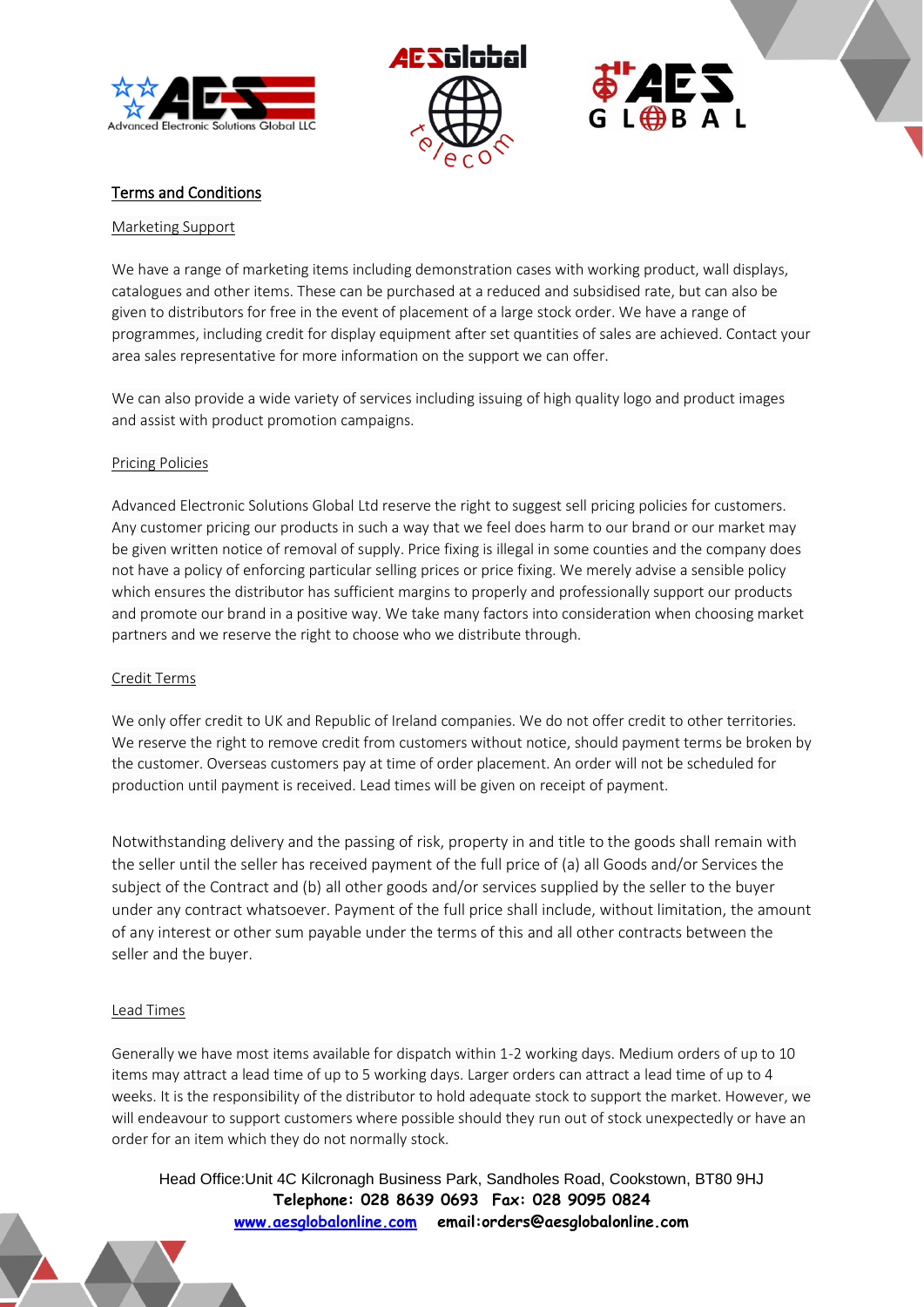



# $L \bigoplus B$  A L

# Currencies

We reserve the right to adjust our overseas pricing due to currency fluctuations. We will give customers 60 days' notice of any price changes.

# Warranty

Our company policy is a 2 year return to base warranty. Customers return suspect parts for either repair or replacement, depending on which is most efficient. Please refer to our full warranty policy for complete terms & conditions. Available on request.

#### Returns

No item may be returned without a return's authorisation number.

Full Returns Policy available upon request.

#### Complete System Returns

We manufacture products which are modular. Therefore, any suspect defective product can have parts swapped rather than replacing entire systems. Complete installed products which are returned cannot be credited as they cannot be sold again as new. Only un-installed and as new products can be credited. Complete returned items will normally be repaired and returned to the distributor, for return to the installer again, or, the distributor can be quoted costs for re-working the system to make it "as new".

# Re-stocking Fees

Items can be returned if ordered in error or are not suitable for the application. These will attract a 10% administrative re-stocking fee. It is not the responsibility of Advanced Electronic Solutions Global Ltd to ensure that the product selected is completely suitable for the application. We are happy to advise customers to the best of our ability, however, ultimate responsibility for security or access system design lies with the installer or dealer. Items which have been installed and not in brand new condition with all accessories, manuals and packaging, can in cases be credited but will attract a re-stocking fee of 30%.

# Field Faults

We encourage all distributors to have the installer contact us in the event of a problem on site. No items will be accepted for return unless we have spoken to the installer and are confident that returning the item is the best course of action. Any items advised to be returned by AES technical support is suspect faulty until tested and assessed by AES.

# No Fault Found

Head Office:Unit 4C Kilcronagh Business Park, Sandholes Road, Cookstown, BT80 9HJ **Telephone: 028 8639 0693 Fax: 028 9095 0824 [www.aesglobalonline.com](http://www.aesglobalonline.com/) email:orders@aesglobalonline.com**